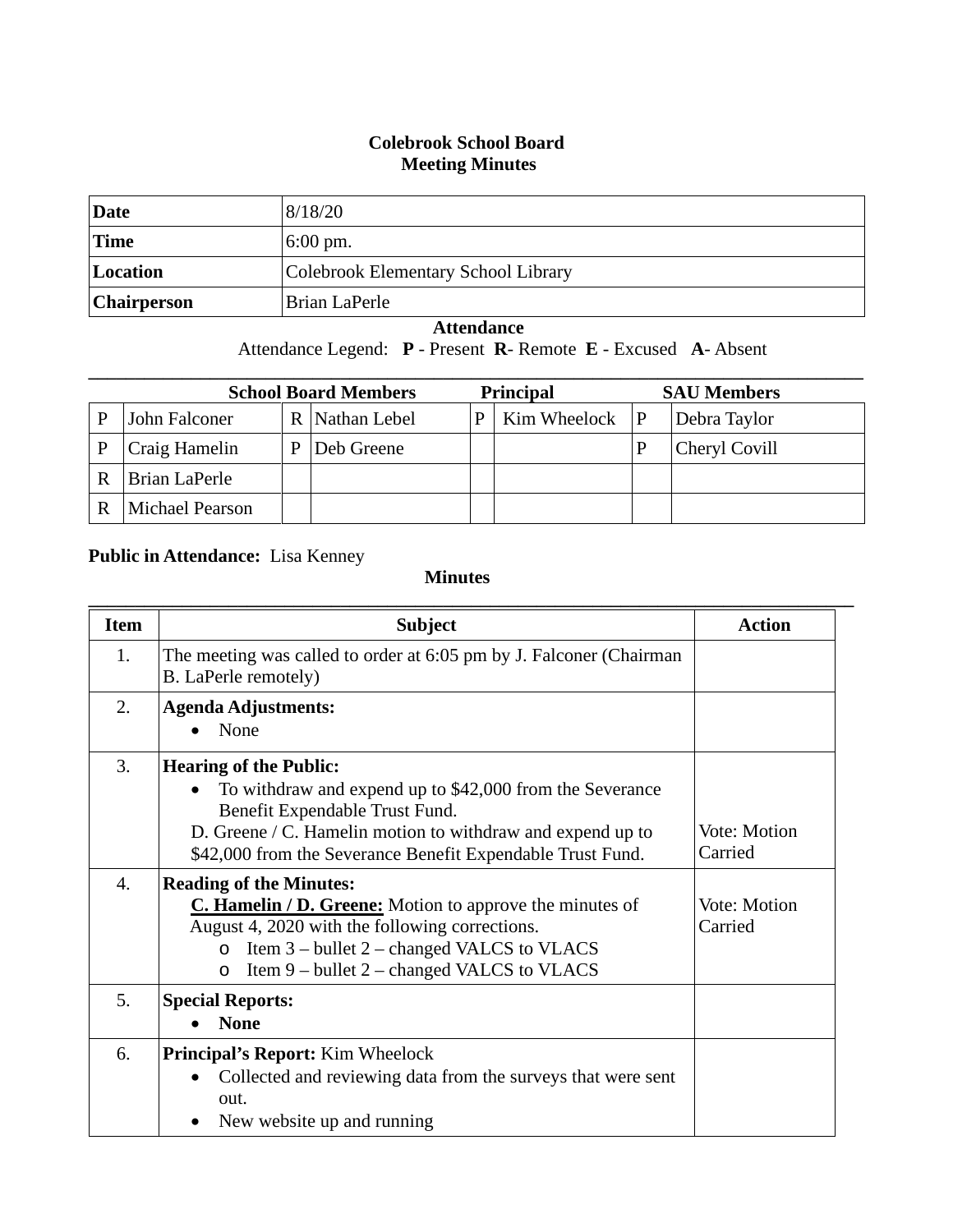|     | Doing a walk through at the next school board meeting with<br>board members.                                                                                                                                                                                                                                                                                                                                                                                                                                                                                                                |  |
|-----|---------------------------------------------------------------------------------------------------------------------------------------------------------------------------------------------------------------------------------------------------------------------------------------------------------------------------------------------------------------------------------------------------------------------------------------------------------------------------------------------------------------------------------------------------------------------------------------------|--|
|     | Showing a video at the next school board meeting.                                                                                                                                                                                                                                                                                                                                                                                                                                                                                                                                           |  |
| 7.  | Superintendent's Report: Debra Taylor<br>No change in staffing, all positions have been filled<br>D. Taylor holding after hours for any staff members<br>٠<br>Admin. Team meeting on 8/18<br>Ryan Call - fall soccer, will be doing a schedule, discussion on<br>only schools above the notch.<br>Finalizing all the schedules                                                                                                                                                                                                                                                              |  |
|     | Working on bus situation for students taking courses in<br>Canaan. Looking at different options.                                                                                                                                                                                                                                                                                                                                                                                                                                                                                            |  |
| 8.  | <b>Business Administrator's: Cheryl Covill</b><br>Struggle finding hand free water system<br>Still waiting for Grant approval<br>Food service will be delivered in the classrooms<br>Dean Neary-Woodard asked if COVID-19 hits during the<br>$\bullet$<br>winter months if the gym would be available.<br>C Covill is working hard to meet facility needs.<br>There is extra equipment that will be stored at the academy.<br>C. Covill is still waiting for paperwork from David Collins for<br>the 250 <sup>th</sup> Celebration fireworks.<br>Ventilation system will be done next week. |  |
| 9.  | NH School Board Association Business: John Falconer<br>Keep checking emails                                                                                                                                                                                                                                                                                                                                                                                                                                                                                                                 |  |
| 10. | Co-Curricular Committee Report: Brian LaPerle<br>None                                                                                                                                                                                                                                                                                                                                                                                                                                                                                                                                       |  |
| 11. | <b>Building Committee: Craig Hamelin</b><br>Carpet – CES library be done on $8/19$<br>Sidewalks are completed                                                                                                                                                                                                                                                                                                                                                                                                                                                                               |  |
| 12. | <b>Policy Committee Report: Deb Greene</b><br>None                                                                                                                                                                                                                                                                                                                                                                                                                                                                                                                                          |  |
| 13. | <b>Negotiations Committee Report: John Falconer</b><br>$1st$ Support Staff meeting – given proposals to review<br>There are 6 more meetings scheduled.<br>$\bullet$                                                                                                                                                                                                                                                                                                                                                                                                                         |  |
| 14. | <b>Curriculum Committee Report: Deb Greene</b><br>None<br>$\bullet$                                                                                                                                                                                                                                                                                                                                                                                                                                                                                                                         |  |
| 15. | <b>Technology Committee Report: Nathan Lebel</b><br>None<br>$\bullet$                                                                                                                                                                                                                                                                                                                                                                                                                                                                                                                       |  |
| 16. | <b>Regional Committee Report: Brian LaPerle</b><br>Received proposal back from the financial firm, looks like<br>everything will be moving forward.                                                                                                                                                                                                                                                                                                                                                                                                                                         |  |